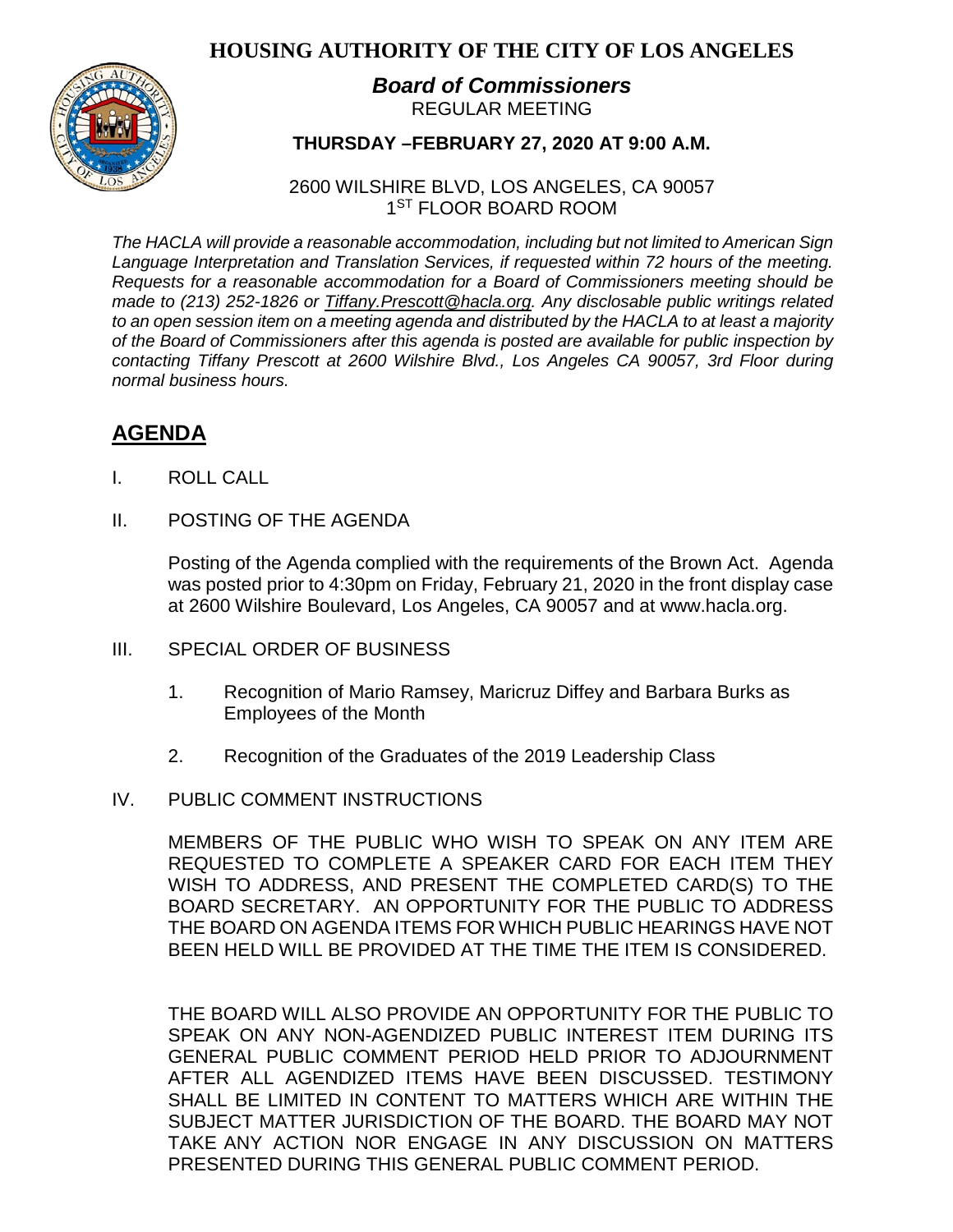THE PURPOSE OF PUBLIC COMMENT IS TO ALLOW THE PUBLIC TO ADDRESS THE BOARD AND THE BOARD IS INTERESTED IN HEARING FROM MEMBERS OF THE PUBLIC, STAKEHOLDERS AND INTERESTED PARTIES. HOWEVER, SPEAKERS ARE ASKED TO EXERCISE COURTESY AND CONSIDER THE RIGHTS OF OTHER SPEAKERS BY ADHERING TO THE TIME LIMITS SET FORTH AND IF POSSIBLE REFRAIN FROM UNNECESSARY REPETITION IN THEIR COMMENTS. TO ENSURE THE BOARD OF COMMISSIONERS CAN HEAR ALL PUBLIC COMMENT, SPEAKERS WILL BE PROVIDED TWO MINUTES TO SPEAK ON AN AGENDA ITEM AS WELL AS TWO MINUTES OF GENERAL PUBLIC COMMENT UNLESS OTHERWISE PROVIDED BY THE BOARD CHAIRPERSON. THOSE SPEAKERS REQUIRING INTERPRETATION SERVICES WILL BE PROVIDED TWICE THE TIME ALLOCATED TO SPEAKER'S NOT REQUIRING TRANSLATION SERVICES. ANY SPEAKER WHO COMPLETES A SPEAKER REQUEST CARD MAY CEDE THEIR TIME TO ANOTHER SPEAKER.

#### V. PRESIDENT AND CEO ADMINISTRATIVE REPORT

1. Monthly Oral Report

#### VI. BOARD BUSINESS ITEMS

- A. Items for Discussion
	- 1. Oral Report on HACLA's Permanent Supportive Housing Programs for the Homeless
	- Contact: Carlos VanNatter, Director of Section 8
	- 2. Section 3 Annual Report
	- Contact: Howard Baum, Deputy Legal Counsel
	- 3. Proposed Resolution Authorizing the Housing Authority of the City of Los Angeles to Declare its Official Intent (The Inducement) to Issue, Solely as Conduct Bond Issuer, One or More Series of Revenue Bonds of the Authority in an Aggregate Principal Amount Not to Exceed \$44.40 Million to Finance and Refinance All or a Portion of the Cost of the Redevelopment, Rehabilitation, Construction, and Equipping of Jordan Downs Phase S2, and to Undertake Various Actions in Connection Therewith
	- Contact: Jenny Scanlin, Chief Strategic Development Officer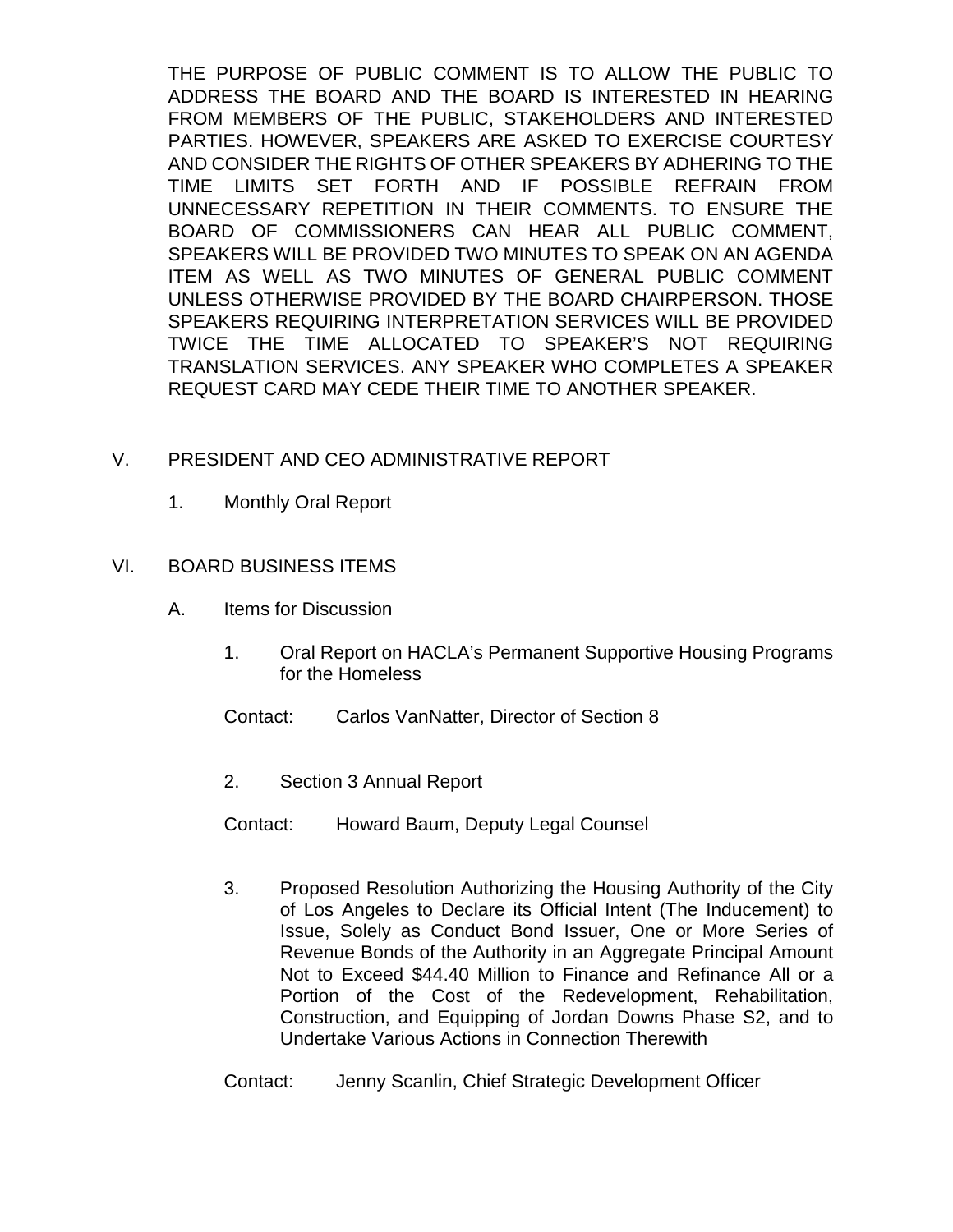4. Proposed Resolution Authorizing the President and CEO to Enter Into a Disposition and Development Agreement, a Long-Term Ground Lease, Purchase Option and Right of First Refusal, Authority Acquisition Loan Agreement, Authority Bridge Loan Agreement with Jordan Downs Phase S3, LP and a RAD Use Agreement with the U.S. Department of Housing and Urban Development and Jordan Downs Phase S3, LP for the Development of Jordan Downs Phase S3, A 92-Unit Affordable Residential Development with Community Amenities, Authorizing Up to \$5,600,000 Towards the Financing of the Phase, and the Execution of Related Documents and Agreements and to Undertake Various Actions in Connection Therewith

Contact: Jenny Scanlin, Chief Strategic Development Officer

5. Proposed Resolution Authorizing the President and CEO to Request and Negotiate a Three-Year Waiver and Use Agreement for Calendar Years 2021-2023 and to Amend the Calendar Year 2018-2020 Use Agreement with the City of Los Angeles for the Housing Authority's Payment In Lieu of Taxes

Contact: Marlene Garza, Chief Administrative Officer

B. Consent Items

Routine business items are assigned to the consent agenda. These items will be approved by the Board in one motion. A Commissioner may request any consent agenda item be removed, discussed or acted upon separately. Items removed from the consent agenda for separate action will be considered in the "Excluded Consent Items" section below.

- 1. Proposed Resolution Authorizing the President and CEO to Execute an Agreement with Mythics, Inc. to Purchase Software, Annual Maintenance and Technical Support Services for the ORACLE E-Business Suite, for a Total Contract Amount Not-to-Exceed \$1,700,000 for a Five Year Term
- Contact: Luis Yataco, Director of Information Technology
- 2. Proposed Resolution Adopting the "Lactation Accommodation Policy" as Part of the Housing Authority of the City of Los Angeles' Manual of Policy and Procedure
- Contact: Annie Markarian, Director of Labor & Employee Relations